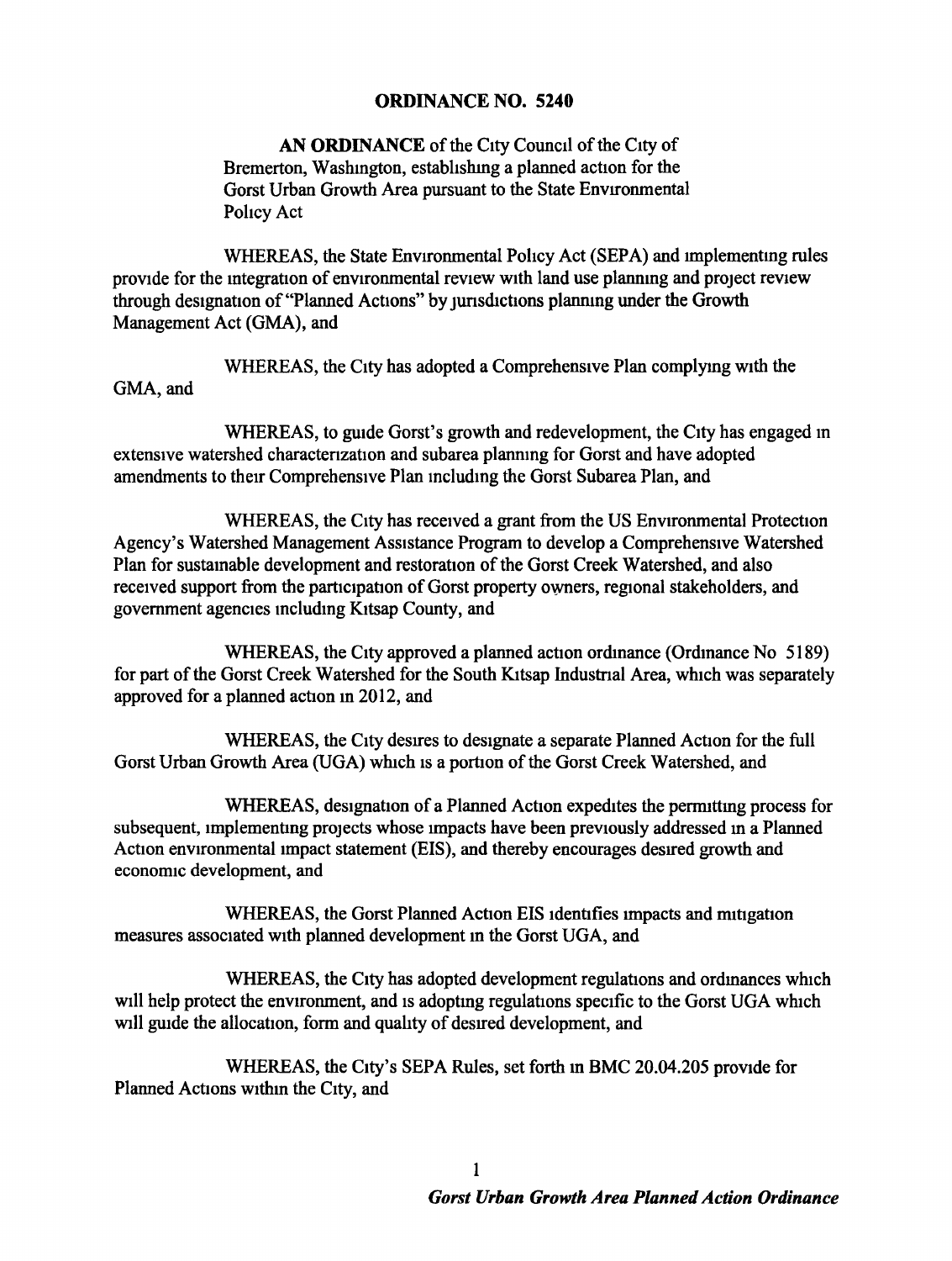WHEREAS, the City as lead agency and County as a project partner provided pubhc comment opportumttes through an EIS scopmg penod m October and November 2012, and for the Gorst Subarea Plan and Draft Planned Action EIS dunng June and July 2013, and held public meetings and hearings as part of a coordinated Gorst public participation program throughout 2013, and

WHEREAS, the City provided legal notice of a community meeting on October 4, 2013 by emailing to all affected federally recognized tribal governments and agencies with jurisdiction over the future development anticipated for the planned action, in compliance with RCW 43 21C 440, and

 $\mathbf{r}$ 

WHEREAS, the City held a community meeting on October 15, 2013 in compliance with RCW 43 21C 440, and

WHEREAS, on December 4, 2013 the City provided notification of a public heanng to be held on December 18, 2013 to all parttes of record and all affected federally recognized tribal governments and agencies with jurisdiction over the future development for the Gorst Subarea Plan, and

WHEREAS, the City Council held a public hearing on December 18, 2013, considered public comment and approved the Gorst Subarea Plan and functioning plans as Ordmance 5237, and

WHEREAS, on February 3, 2014 the City provided legal notice in the Kitsap Sun of a public hearing to be held on February 19, 2014 for the planned action, and

WHEREAS, on February 3, 2014 the City provided notification of a public hearing to be held on February 19, 2014 to all parties of record and all affected federally recognized tribal governments and agencies with jurisdiction over the future development anticipated for the planned action

WHEREAS, the City Council held a public hearing on February 19, 2014 and constdered pubhc comment, NOW, THEREFORE,

THE CITY COUNCIL OF THE CITY OF BREMERTON, WASHINGTON, DOES HEREBY ORDAIN AS FOLLOWS

**SECTION 1.** Recitals. The recitals set forth in this ordinance are hereby mcorporated as if fully set forth herein

*SECTION 2. Purpose.* The City Council declares that the purpose of this ordinance is to.

A Combine environmental analysis, land use plans, development regulations, City codes and ordinances together with the mitigation measures in the Gorst Planned Action EIS to mitigate environmental impacts and process planned action development applications in the Planned Action Area,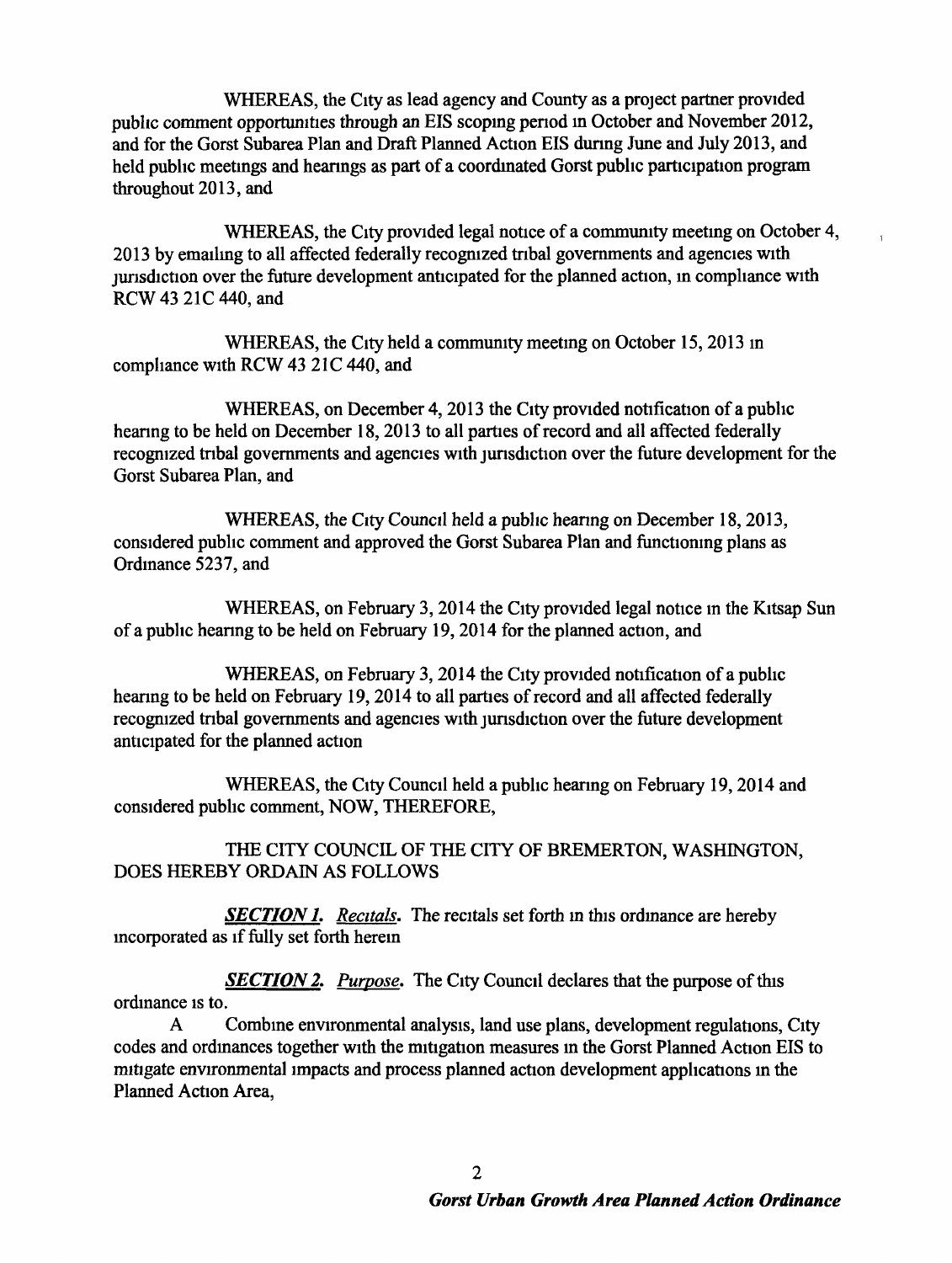B Designate the full Gorst UGA as a Planned Action Area for purposes of envrronmental review and pemuttmg of subsequent, unplementmg projects pursuant to SEPA, RCW 43 21C 440,

C Determme that the EIS prepared for the Gorst Subarea Plan meets the requirements of a Planned Action EIS pursuant to SEPA,

D Establish criteria and procedures, consistent with state law, that will determine whether subsequent projects withm the Planned Action Area quahfy as Planned Actions,

E Provide the pubhc With mformation about Planned Actions and how the City Will process unplementmg projects withm the Planned Action Area,

F Streamline and expedite the land use permit review process by relying on the EIS completed for the Planned Action, and

G Apply the City's development regulations together With the mitigation measures described in the EIS and this Ordinance to address the impacts of future development contemplated by this Ordmance

*SECTION 3. Findings.* The City Council finds as follows

A The City is subject to the requirements of the GMA (RCW 36 70A), and is applymg the Planned Actton to a UGA [Urban Growth Area], and

The City has adopted a Comprehensive Plan complying with the GMA, and is amendmg the Comprehensive Plan to mcorporate a subarea element specific to the Gorst UGA, and

C The City is adopting development regulations concurrent with the Gorst Subarea Plan to implement said Plan, including this ordinance, and

D An EIS has been prepared for the Planned Action Area, and the City Council finds that the EIS adequately tdentifies and addresses the probable stgntficant envrronmental tmpacts associated wtth the type and amount of development planned to occur m the des1gnated Planned Action Area, and

E The mitigation measures identified in the Gorst Planned Action EIS and attached to this ordinance as Exhibit B, incorporated herein by reference, together with adopted City development regulations, will adequately mitigate significant impacts from development within the Planned Action Area, and

F The Gorst Subarea Plan and Planned Action EIS Identify the location, type and amount of development that is contemplated by the Planned Action, and

G Future projects that are implemented consistent with the Planned Action will protect the environment, benefit the pubhc and enhance economtc development, and

H The City and County provided several opportunities for meaningful public mvolvement m the Gorst Subarea Plan and Planned Action EIS, mcludmg a commumty meetmg prior to the publication of notice for the planned action ordinance, have considered all comments received, and, as appropriate, have modified the proposal or mitigation measures in response to comments,

I Essential pubhc facihties defmed m RCW 47 06 140 are excluded from the Planned Action and not ehgtble for review or pemuttmg as Planned Actions unless they are accessory to or part of a project that otherwise qualifies as a planned action, and

J The Planned Action apphes to a defmed area that IS smaller than the overall City boundanes and smaller than overall County designated UGAs, and

K. Pubhc services and facihttes are adequate to serve the proposed Planned Action, with implementation of Subarea Plan and mitigation measures identified in the EIS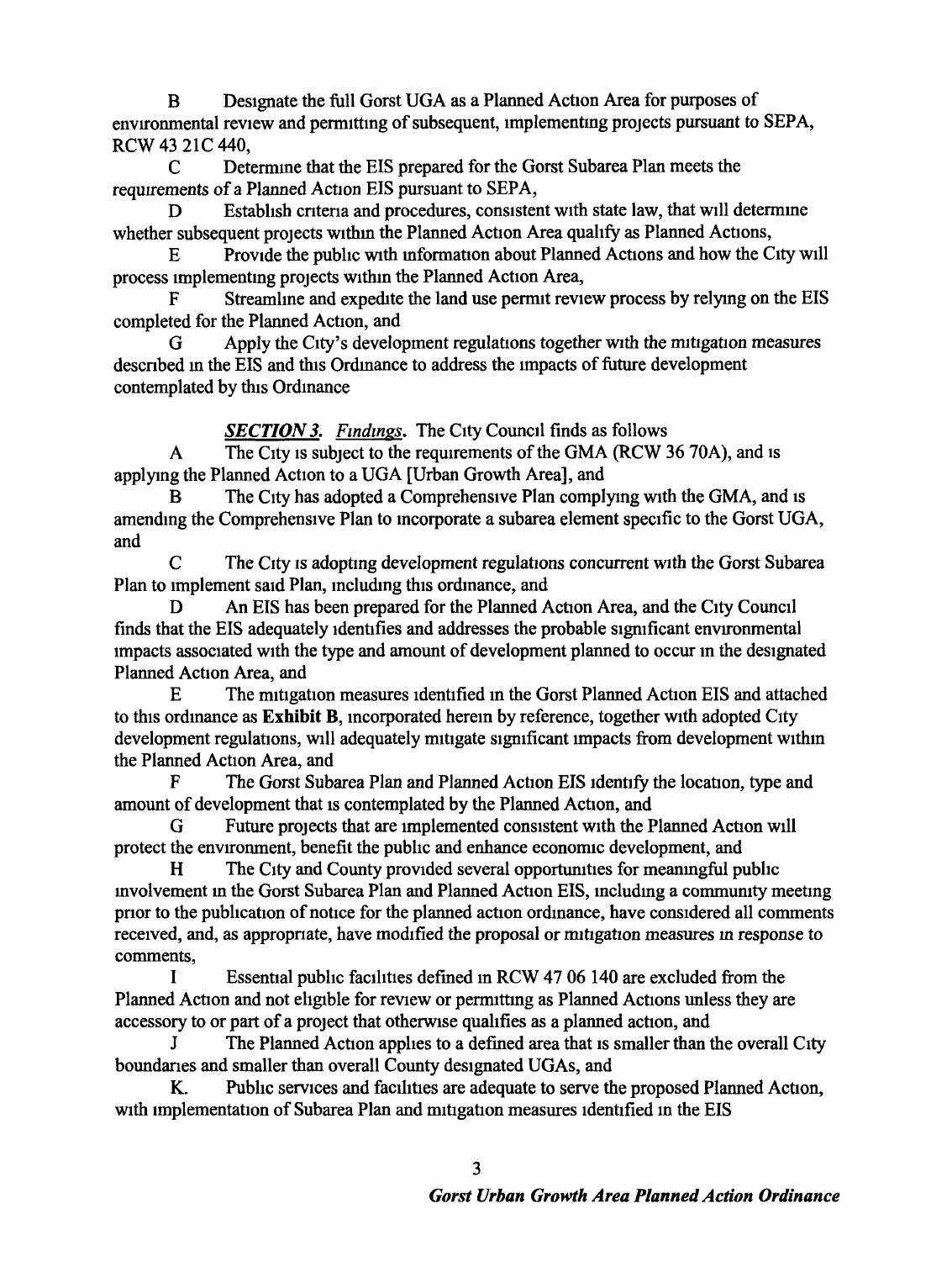## *SECTION 4. Procedures and Cntena (or Evaluatmg and Determmmg Planned*  Action Projects within Planned Action Area

A Planned Action Area. This Planned Action designation shall apply to the area shown in Exhibit A, incorporated herein by reference

B Environmental Document A Planned Action determination for a site-specific project application within the Planned Action Area shall be based on the environmental analysis contained in the Draft EIS issued by the City on June 10, 2013 and the Final EIS published on October 8, 2013 The Draft and Final EIS documents shall comprise the Planned Action EIS for the Planned Action Area The mitigation measures contained in Exhibit B, attached to this Ordmance and mcorporated herem by reference, are based upon the fmdmgs of the Planned Action EIS and shall, along with adopted City regulations, provide the framework that the City will use to apply appropriate conditions on qualifying Planned Action projects within the Planned Action Area

C Planned Action Designated Land uses and activities described in the Planned Action EIS, subject to the thresholds described in Subsection 4(D) of this Ordinance below ("Planned Action Qualifications") and the mitigation measures contained in Exhibit B, are designated Planned Actions or Planned Action Projects pursuant to RCW 43 21C 440 A development application for a site-specific Planned Action project located within Planned Action Area shall be designated a Planned Action if it completes the modified SEPA Checklist in Exhibit  $B$  and meets the criteria set forth in Subsection  $4(D)$  of this Ordinance and all other applicable laws, codes, development regulations and standards of the City are met

Planned Action Qualifications The following thresholds shall be used to determine if a site-specific development proposed within the Planned Action Area was contemplated as a Planned Action and has had its environmental impacts evaluated in the Planned Action EIS

(1) Quahfymg Land Uses

1

(a) Planned Action Categories The following general categories/types of land uses are defined the Gorst Subarea Plan and are constdered Planned Actions

Mixed Use. Retail, hotel, office, services, and attached single family, cottages, townhomes, and apartments m honzontal or vertical patterns

Single Family Subdivision and Multifamily Residential detached smgle famtly, attached smgle famtly, cottages, townhomes, apartments, and accessory dwellmg units, in clustered and non-clustered patterns

m Commercial RegiOnal, commuruty, and netghborhood commercial uses including retail, hotel, office, and services

iv Open Space, Recreation Active and passive parks, recreation, and open space facilities Secondary uses include accessory commercial such as concessions, recreation equipment rental, and other small-scale facilities

(b) Planned Action Uses A land use shall be considered a Planned Action Land Use when

it is within the Planned Action Area as shown in Exhibit A,

11 subsection l(a) above, and It ts wtthui the one or more of the land use categones descnbed m

m It IS listed m development regulations applicable to the zomng classtficattons applied to properties Withm the Planned Action Area

A Planned Action may be a single Planned Action use or a combination of Planned Action uses together in a mixed use development Planned Action uses include accessory uses

4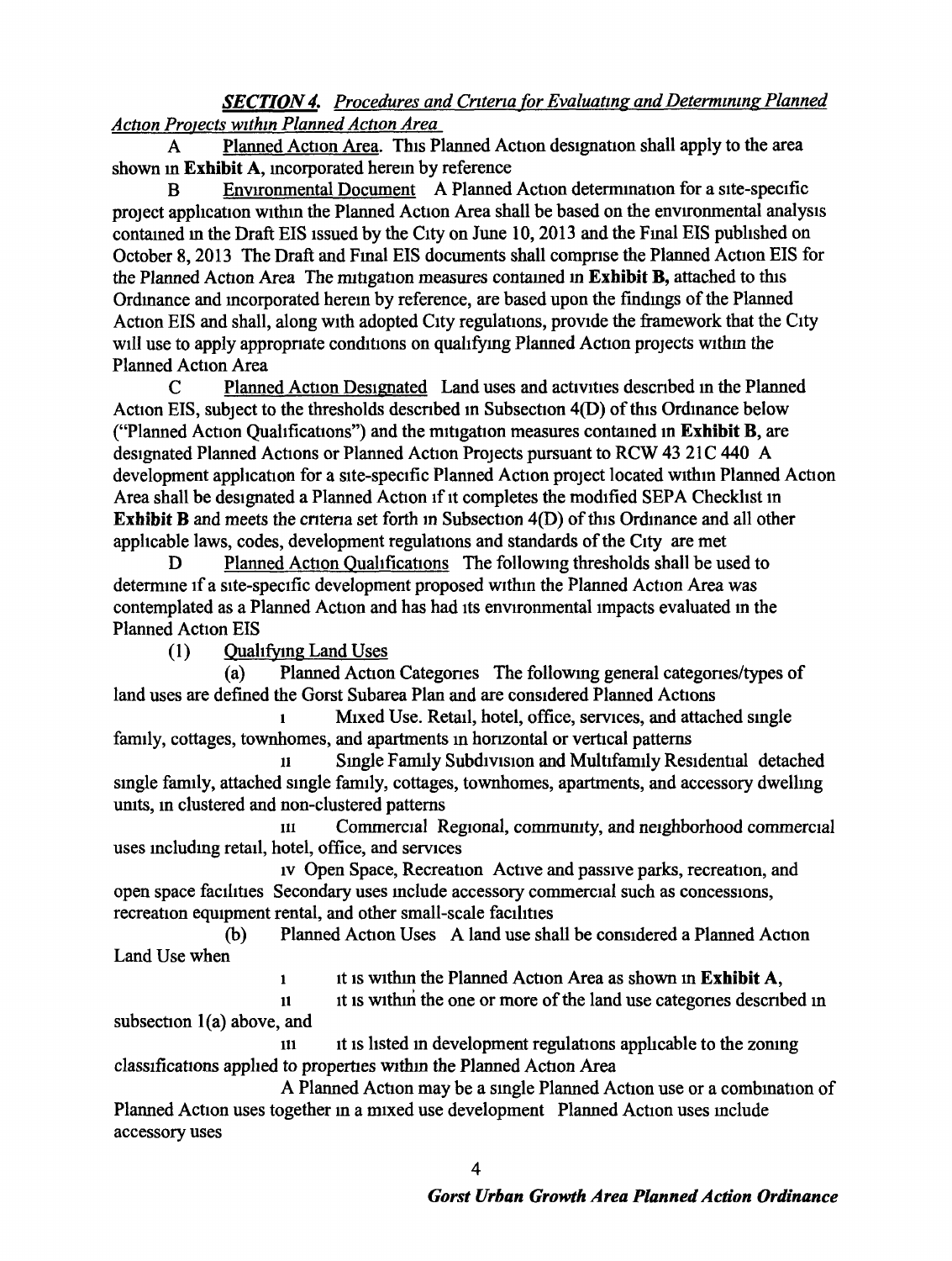(c) Pubhc Servtces The followmg pubhc semces, mfrastructure and utilities are also Planned Actions Multi-modal transportation improvements, water and sewer Improvements, stormwater Improvements, fish passage barrier removals, and habitat restoration proposals constdered m capttal plans associated wtth the Gorst Subarea Plan

1 Applicants for public services, infrastructure and utilities projects shall demonstrate consistency with the Gorst Creek Watershed Framework Plan, Gorst Subarea Plan, Bremerton Shorelme Master Program, and Bremerton Cntical Areas Ordmance

n Applicants for fish passage barrier removals and habitat restoration proposals shall demonstrate consultation with appropriate federally recognized tribes

m Essential pubhc facthttes defmed m RCW 47 06 140 are excluded from the Planned Action and not eligible for review or permitting as Planned Actions unless they are accessory to or part of a project that otherwise qualifies as a planned action.

(2) Development Thresholds

(a) Land Use The following amounts of various new land uses are contemplated by the Planned Actton

| <b>Feature</b>                | <b>Planned Action Area</b> |
|-------------------------------|----------------------------|
| Residential Dwellings (units) | 585                        |
| <b>Commercial Square Feet</b> | 156,639                    |

(b) Shifting development amounts between land uses in Subsection  $4(D)(2)(a)$ of this ordinance may be permitted when the total build-out is less than the aggregate amount of development reviewed in the EIS, the traffic trips for the preferred alternative are not exceeded, and, the development impacts identified in the Planned Action EIS and are mitigated consistent with Exhibit B

(c) Further environmental revtew may be requtred pursuant to WAC 197-11- 172, If any mdtvtdual Planned Action or combmation of Planned Actions exceed the development thresholds specified in this Ordinance and/or alter the assumptions and analysis in the Planned Action EIS

(3) Transportation Thresholds

(a) Tnp Ranges & Thresholds. The number of daily vehicle and peak hour tnps anticipated m the Planned Action Area and reviewed m the EIS Is as follows

| <b>Gorst Area Travel Statistics</b>                                                                 |                    |                        |  |
|-----------------------------------------------------------------------------------------------------|--------------------|------------------------|--|
| <b>Category</b>                                                                                     | <b>Daily Trips</b> | <b>Peak Hour Trips</b> |  |
| Preferred Alternative - 2010-2035 Trips                                                             | 5,958              | 572.                   |  |
| Note Based on Gorst area traffic analysis zones and the change in trips from 2010-2035 Includes the |                    |                        |  |
| No Action trips (4,114 daily and 395 peak hour), and the net increment of trips attributable to the |                    |                        |  |
| Preferred Alternative (1,844 daily and 177 peak hour) beyond the No Action trips                    |                    |                        |  |
| Source Kitsap County 2013                                                                           |                    |                        |  |

(b) Concurrency All Planned Actions shall meet the transportation concurrency requirements and the level of service (LOS) thresholds established in the Bremerton Comprehenstve Plan and Chapter 11.12 BMC Transportation Development Code

(c) Traffic Impact and Mitigation

Applicants shall prepare traffic impact analysis consistent with BMC 11 12 060 Traffic Impact Analysis Reports and the following

A Traffic impact analysis reports are required for proposed development projects when the City Engineer or his/her designee has reason to believe that the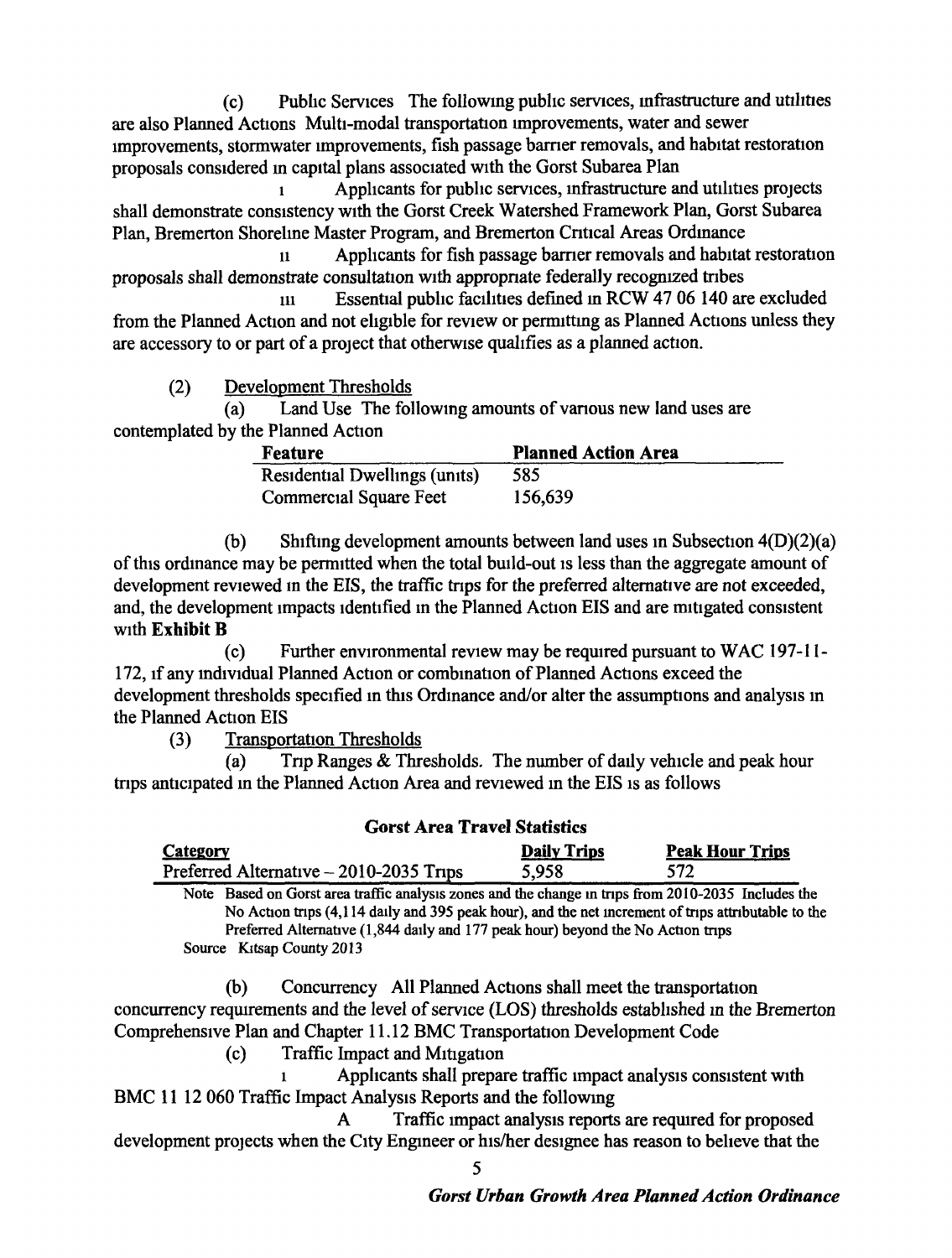Impact on the City's existmg or planned future transportation facilities wtll be stgmficant "Sigmficant," for this purpose, means generating, on any portion of the City transportation system, in excess of two percent (2%) more traffic above the existing base line at either the peak penod or for *the* average day where *the* base lme shall be determmed by *the* Ctty Engmeer or his/her destgnee The Ctty Engmeer or his/her designee may reqwre *the* traffic study to mclude any elements determmed necessary m order to evaluate *the* nature and extent of appropnate mitigation measures The report shall contain quantification of existing traffic, including existing LOS circulation, and parking plus that for the site after the proposed project is constructed The analysts shall consider traffic Impacts durmg *the* peak penod If the development generates significant traffic volumes outside the peak period of the adjacent road system, the City Engineer or hts!her designee wtll determme *the* appropnate time mterval of the analysts The report shall also propose means to mitigate the impacts of the project in accordance with BMC 11 12 060 Traffic Impact Analysis Reports The traffic impact analysis shall be prepared by a Washington Registered Professional Engineer who is qualified in traffic engineering

B While access to the north via Sherman Heights Road does not provide the most direct route to Werner Avenue and SR 3, this corridor (including Sherman Heights Road, *Kent* Avenue, 3rd Avenue and Umon Avenue) shall be evaluated for spot intersection improvements to make this route and attractive route for traffic originating in the Gorst UGA to head north to avoid having to access SR 3 in central Gorst

C While Werner road is north of the Gorst UGA, this roadway ts constdered an Important route for Gorst UGA traffic to access SR 3 The Werner Road corridor between Union Avenue and SR 3 shall be evaluated as part of traffic impact analysts reports prepared for new development in order to optimize the traffic flow on this corridor

Traffic mitigation shall be provided consistent with BMC

11 12 070 and as follows

11

A The City Engineer or his/her designee shall impose conditions necessary to mitigate all impacts of traffic, circulation and parking resulting from a proJect For segments, mtersecttons or other portions of *the* street system for which a LOS standard has been adopted withm the current comprehensive plan of the city, mttigatton measures shall be sufficient, in the estimation of the City Engineer or his/her designee, to assure that such segments, intersections or other portions of the street system continue to meet or exceed the adopted LOS standards after full project occupancy and operation For segments, mtersections or other portions of the street system for where the present LOS is below the standard that has been adopted in the current comprehensive plan, the mitigation measure shall be sufficient m the estimation of the Ctty Engmeer or htslher designee to mamtam or exceed *the*  present LOS Mitigation measures may include, but are not limited to, channelization, mtersection modifications, signal installation, modification, or replacement, installation of acceleration/deceleration lanes, turn lanes and medians

B Required traffic mitigations related to LOS standard shall not require that an applicant mitigate portions of traffic not attributable to the project

C The City Engineer or his/her designee may require the applicant to participate in the funding of mitigation measures required as a result of traffic impacts associated with development on the property in lieu of construction of the improvements If the City Engineer 1 or his/her designee determines that the delay in construction will not adversely impact the City Transportation System, and the best interests of the public would be better served by *the* delay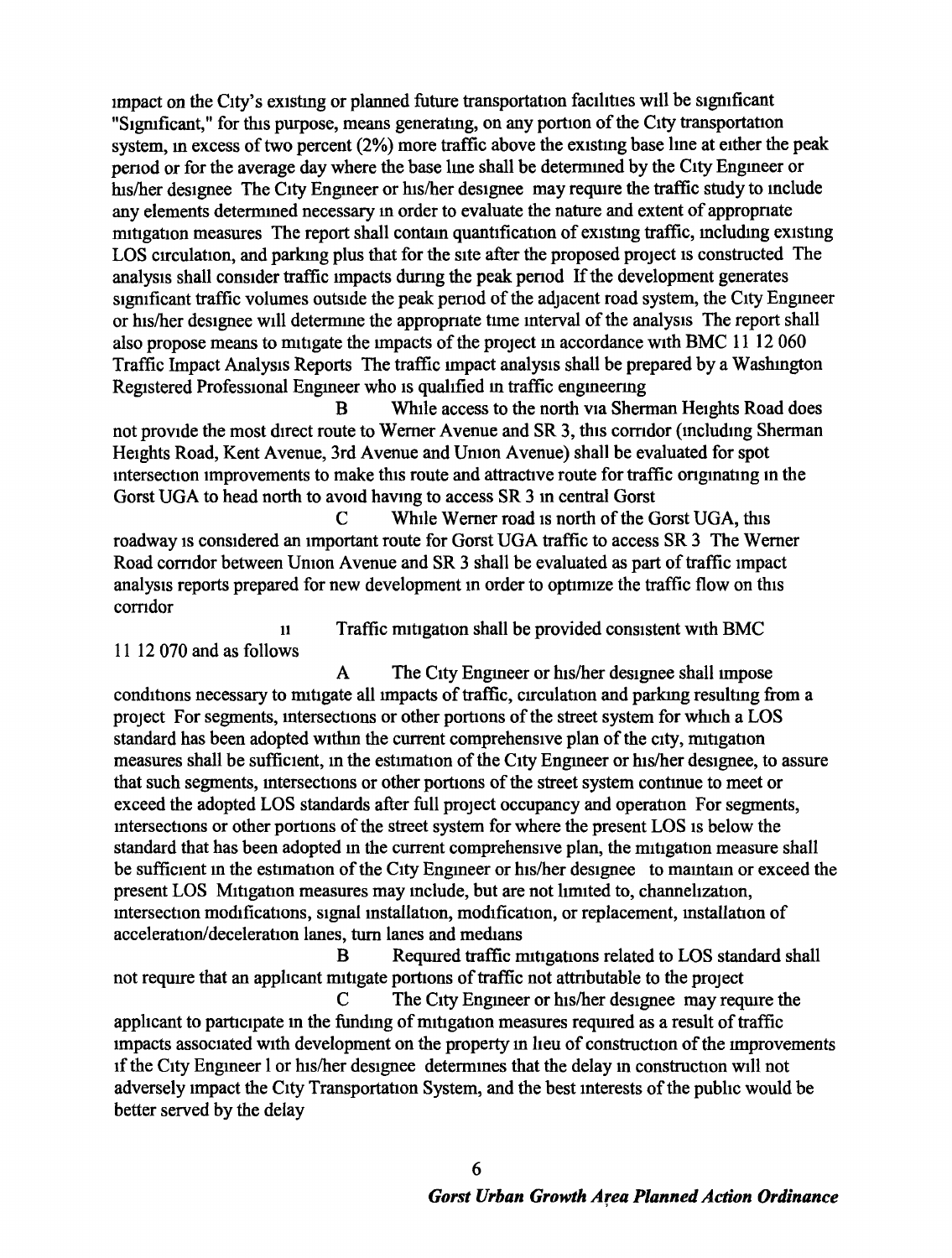(d) Discretion The City Engineer or his/her designee or his/her designee shall have discretion to determine incremental and total trip generation, consistent with the Institute of Traffic Engineers (ITE) Trip Generation Manual (latest edition) or an alternative manual accepted by the City Engineer at his or her sole discretion, for each project permit application proposed under this Planned Action

(4) Elements of the Environment and Degree of Impacts A proposed project that would result m a sigrnficant change m the type or degree of adverse nnpacts to any element(s) of the envrronment analyzed m the Planned Actton EIS, would not quahfy as a Planned Action

(5) Changed Conditions Should envrronmental conditions change sigrnficantly from those analyzed in the Planned Action EIS, the City's SEPA Responsible Official may determine that the Planned Action designation is no longer applicable until supplemental environmental review Is conducted

(6) Substantive Authonty Pursuant to SEPA Substantive Authonty at BMC 20 04 010 and Comprehensive Plan Policies, tmpacts shall be mitigated through the measures mcluded m Exhibit B

E Planned Action Review Criteria

(1) The City's SEPA Responsible Official may designate as "planned actions", pursuant to RCW 43 21C 030, applications that meet all of the following conditions

(a) The proposal Is located wtthm the Planned Action area Identified m Exhibit A of this ordinance,

(b) The proposed uses and activities are consistent with those descnbed m the Planned Action EIS and "Planned Action Qualifications" set forth in Subsection 4(D) of this ordinance,

(c) The proposal Is Withm the Planned Action thresholds and other cntena of Subsection 4(D) of this ordmance,

 $(d)$  The proposal is consistent with the City of Bremerton Comprehensive Plan and the Gorst Subarea Plan,

(e) The proposal's sigrnficant adverse environmental Impacts have been Identified m the Planned Action EIS,

(f) The proposal's significant tmpacts have been mitigated by application of the measures identified in Exhibit B, and other applicable City regulations, together with any modifications or vanances or special permits that may be requrred,

(g) The proposal comphes With all applicable local, state and/or federal laws and regulations, and the SEPA Responsible Official determines that these constitute adequate mitigation, and

 $(h)$  The proposal is not an essential public facility as defined by RCW 36 70A 200(1), unless the essential public facility is accessory to or part of a development that is designated as a planned action under this ordinance

(2) The City shall base its decision on review of a Planned Action SEPA checklist (Exhibit C), or an alternative form approved by state law, and review of the application and supporting documentation

(3) A proposal that meets the cntena ofthts section shall be considered to quahfy and be designated as a planned action, consistent with the requirements of RCW 43 21C 030, WAC  $197-11-164$  et seq, and this ordinance

F Effect of Planned Action

(1) Designation as a Planned Action Project by the SEPA Responsible Official means that a qualtfymg proposal has been revtewed m accordance With thts Ordmance and found to be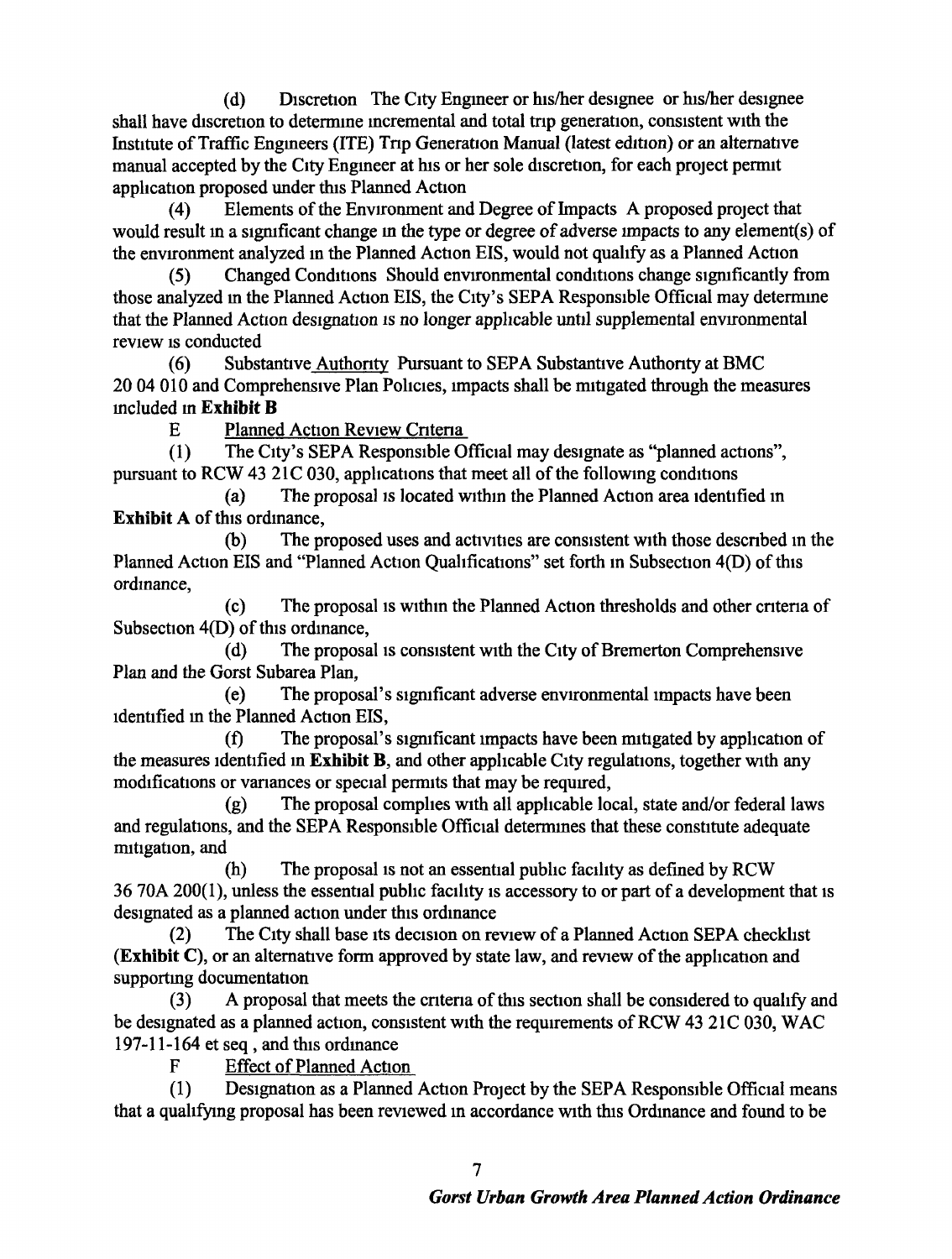consistent wtth the development parameters and thresholds established herem, and wtth the environmental analysis contained in the Planned Action EIS

(2) Upon determination by the City's SEPA Responsible Official that the proposal meets the criteria of "Planned Action Qualifications" set forth in Subsection 4(D) of this ordinance and qualifies as a planned action, the proposal shall not require a SEPA threshold determination, preparation of an EIS, or be subject to further review pursuant to SEPA

G Planned Action Permit Process Applications for planned actions shall be reviewed pursuant to the followmg process

(1) Development applications shall meet all applicable requirements of the Bremerton Municipal Code (BMC) Applications for planned actions shall be made on forms provided by the City and shall include the Planned Action SEPA checklist (Exhibit B)

(2) The City's SEPA Responsible Official shall determine whether the application is complete as provided m BMC Chapter 20 02

(3) If the application is for a project within the Planned Action Area defined in Exhibit A, the application will be reviewed to determine if it is consistent with the criteria of this ordinance and thereby qualifies as a Planned Action project

(a) The decision of the Ctty's SEPA Responsible Official regardmg qualification of a project as a Planned Action is a Type 1 decision The SEPA Responsible Official shall notify the applicant of his/her decision Nottce of the determmation on Type 1 decisions involving a planned action shall also be mailed or otherwise verifiably delivered to federally recognized tribal governments and to agencies with jurisdiction over the planned action project, pursuant to Chapter 1, Laws of 2012 (Engrossed Substitute Senate Bill (ESSB) 6406) and RCW 43 21C 440

 $(b)$  If the project is determined to qualify as a Planned Action, it shall proceed m accordance wtth the applicable permtt revtew procedures specified m BMC Chapter 20 02, except that no SEPA threshold determination, EIS or additional SEPA review shall be required

(c) Notice of the application for a planned action project shall be consistent with Chapter 20 02 BMC

(4) If notice IS otherWise required for the underlymg permit, the notice shall state that the project has qualified as a Planned Action If notice is not otherwise required for the underlying permit, no special notice is required by this ordinance See Subsection  $4(G)(3)(a)$ regardmg notice of the Type 1 decision

(5) To proVIde additional certamty about appbcable requirements, the City or applicant may request consideration and execution of a development agreement for a Planned Action project, consistent with RCW 36 70B 170 et seq

( 6) If a project ts determmed to not quahfy as a Planned Action, the SEP A Responsible Official shall so notify the applicant and prescribe a SEPA review procedure consistent with the City's SEPA regulations and the requirements of state law The notice shall describe the elements of the application that result in failure to qualify as a Planned Action

(7) Projects that fail to qualify as Planned Actions may mcorporate or otherwtse use relevant elements of the Planned Action EIS, as well as other relevant SEPA documents, to meet their SEPA requirements The SEPA Responsible Official may limit the scope of SEPA review for the non-qualifying project to those issues and environmental impacts not previously addressed in the Planned Action EIS

## *SECTION 5. Monitoring and Review*

A The City should monitor the progress of development in the designated Planned Action area as deemed appropriate to ensure that it is consistent with the assumptions of this

8